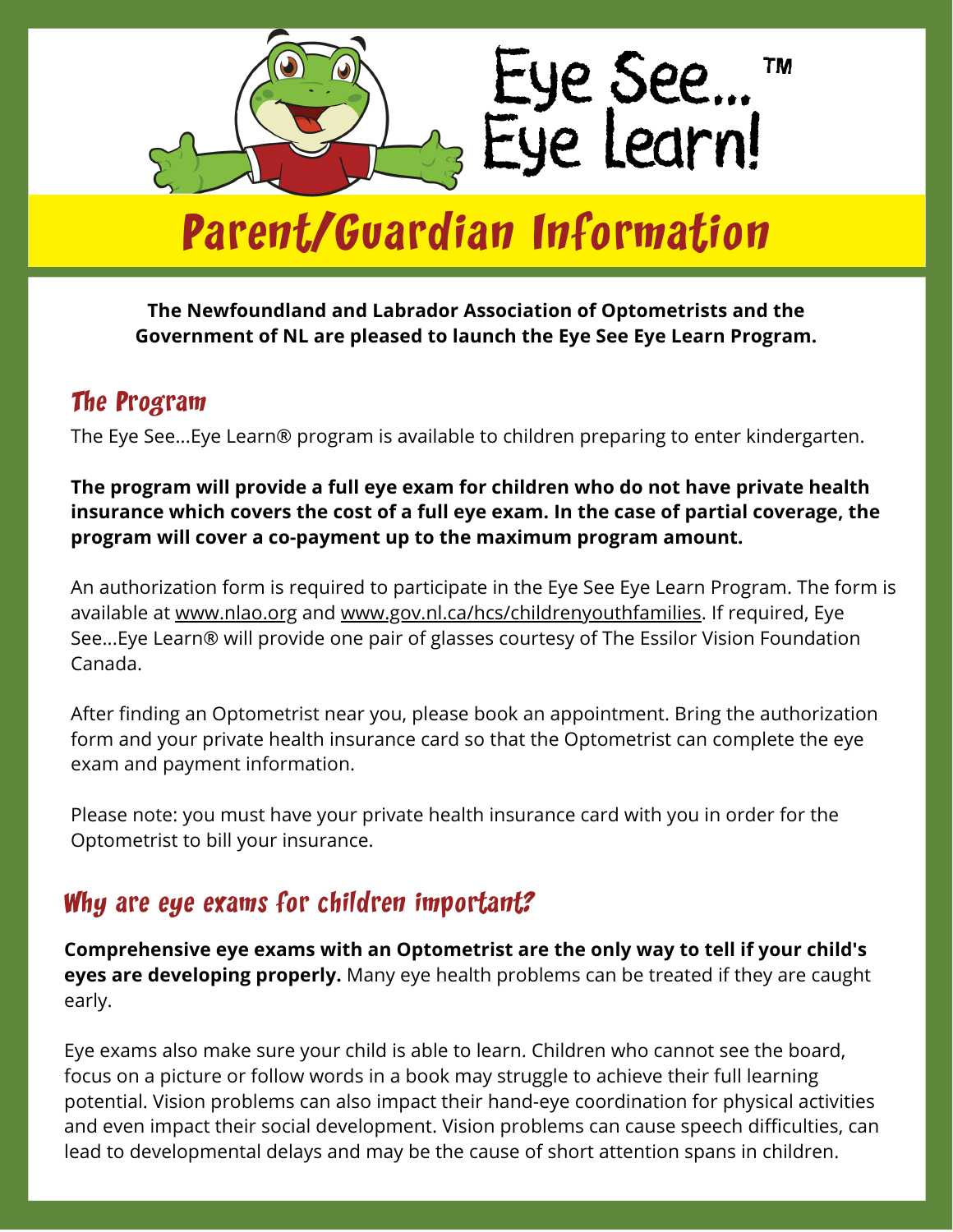# Eye See...™<br>Eye Learn!

# Parent/Guardian Information

Undetected and untreated vision problems often cause reading difficulties and can cause the same signs and symptoms that are commonly attributed to issues such as ADHD, dyslexia and speech problems.

## Comprehensive eye exams vs. vision screening

**Vision screenings are not a substitute for a comprehensive eye health exam.** A vision screening does not assess the entire visual system, including the health of a child's eyes, so many vision problems can be missed. Studies have shown that vision screening tests have high error rates. **Forty-three per cent of children with an eye health problem are able to pass a vision screening.**

Eye exams performed by Optometrists look at the structural development of the eye and identify any underlying health conditions.

# Does my child have a vision problem?

There is only one way to tell if your child has good eye health and vision: by having a yearly comprehensive eye exam. Between eye exams, there are signs and symptoms that you can look for. If you notice any of these symptoms, book an eye exam right away to make sure your child's eye health and vision are taken care of.

#### **Signs and Symptoms:**

#### **Does your child have an unusual eye appearance?**

- One eye that looks turned in or out?
- Bumps, styes, redness, swelling or crusting of eyelids?
- Drooping eyelid?
- Haziness or whitish appearance inside the pupil?
- Frequently watery eyes?

#### **Does your child behave in a way that could suggest a vision problem?**

- Does not watch or follow an object?
- Touches things to help recognize them?
- Does not make eye contact?
- Closes or covers one eye?
- Squints or frowns when looking far or near?